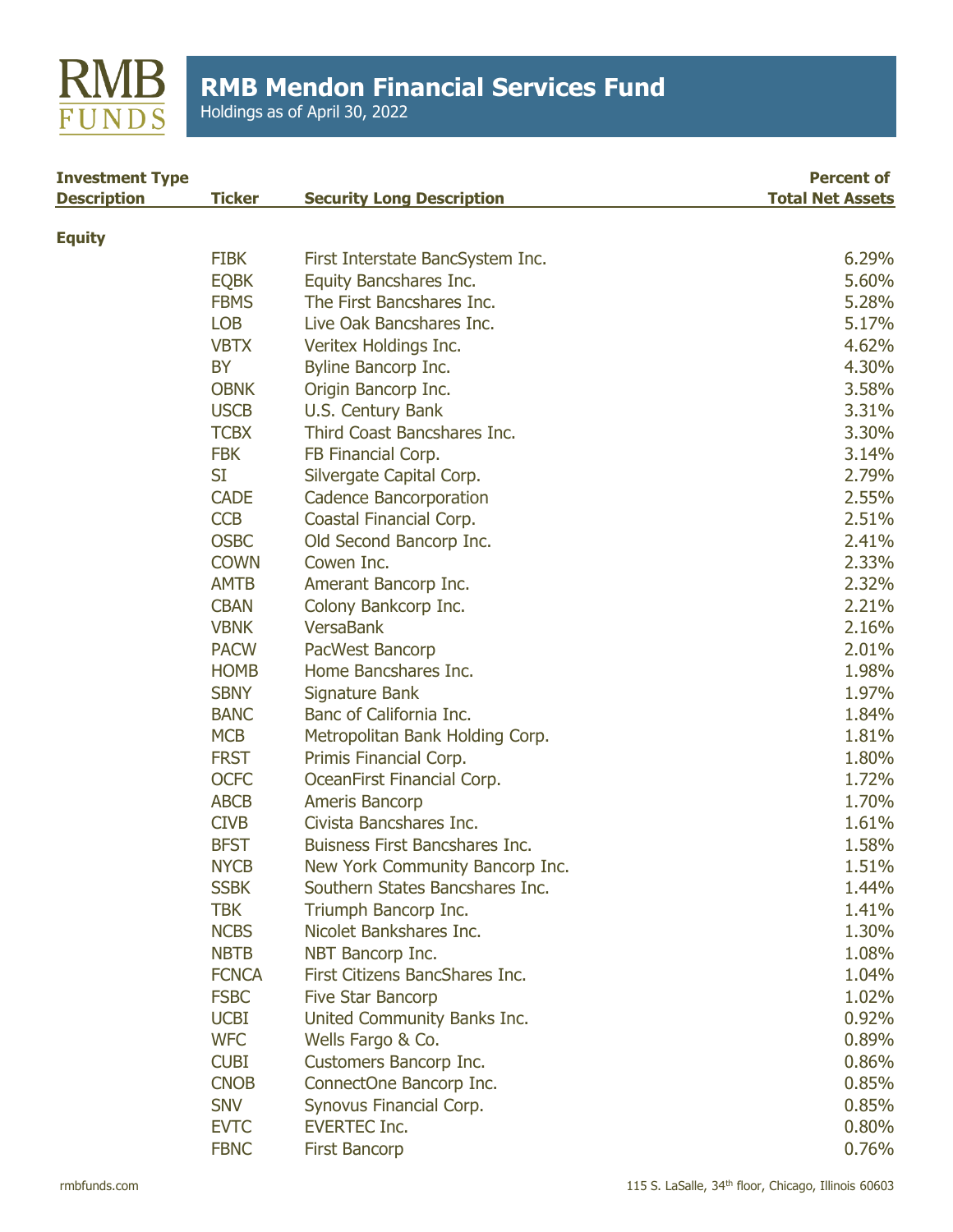

Holdings as of April 30, 2022

| <b>Investment Type</b><br><b>Description</b> | <b>Ticker</b> | <b>Security Long Description</b> |                                         | <b>Percent of</b><br><b>Total Net Assets</b> |
|----------------------------------------------|---------------|----------------------------------|-----------------------------------------|----------------------------------------------|
|                                              | <b>SFNC</b>   | Simmons First National Corp.     |                                         | 0.73%                                        |
|                                              | <b>NTB</b>    |                                  | The Bank of N.T. Butterfield & Son Ltd. | 0.65%                                        |
|                                              | <b>NBHC</b>   | National Bank Holdings Corp.     |                                         | 0.40%                                        |
|                                              | <b>SMBK</b>   | SmartFinancial Inc.              |                                         | 0.30%                                        |
|                                              | GB/WS         |                                  | Global Blue Group Holding AG W          | 0.02%                                        |
| <b>Total Equity</b>                          |               |                                  |                                         | 98.70%                                       |
| <b>Cash and Other Assets</b>                 |               |                                  |                                         |                                              |
|                                              |               | CASH AND OTHER ASSETS            |                                         | 1.57%                                        |
| <b>Total Cash and Other Assets</b>           |               |                                  |                                         | 1.57%                                        |
| <b>Options</b>                               |               |                                  |                                         |                                              |
|                                              |               | ABCB 220715C00060000             | AMERIS B CLL OPT 7/22 60                | 0.00%                                        |
|                                              |               | CADE 220617C00035000             | CADENCE CLL OPT 6/22 35                 | 0.00%                                        |
|                                              |               | COWN 220715C00040000             | COWEN I CLL OPT 7/22 40                 | 0.00%                                        |
|                                              |               | HOMB 220916C00025000             | HOME BAN CLL OPT 9/22 25                | 0.00%                                        |
|                                              |               | LOB 220617C00095000              | LIVE OAK CLL OPT 6/22 95                | 0.00%                                        |
|                                              |               | LOB 220916C00065000              | LIVE OAK CLL OPT 9/22 65                | 0.00%                                        |
|                                              |               | PACW 220617C00050000             | PACWEST CLL OPT 6/22 50                 | 0.00%                                        |
|                                              |               | SBNY 220819C00370000             | SIGNATUR CLL OPT 8/22 370               | 0.00%                                        |
|                                              |               | SI 220520C00220000               | SILVERGA CLL OPT 5/22 220               | 0.00%                                        |
|                                              |               | SI 220520C00270000               | SILVERGA CLL OPT 5/22 270               | 0.00%                                        |
|                                              |               | SNV 220819C00057500              | SYNOVOUS CLL OPT 8/22 57.50             | 0.00%                                        |
|                                              |               | TBK 221118C00115000              | TRIUMPH OPT11/22 115.0 CAL              | 0.00%                                        |
|                                              |               | TBK 220520C00120000              | TRUMPH B CLL OPT 5/22 120               | 0.00%                                        |
|                                              |               | VBTX 220715C00045000             | VERITEX CLL OPT 7/22 45                 | 0.00%                                        |
|                                              |               | WFC 220617C00055000              | WELLS FA CLL OPT 6/22 55                | 0.00%                                        |
|                                              |               | LOB 220916C00070000              | LIVE OAK CLL OPT 9/22 70                | 0.00%                                        |
|                                              |               | CUBI 220819C00080000             | CUSTOMER CLL OPT 8/22 80                | 0.00%                                        |
|                                              |               | CUBI 220819C00070000             | CUSTOMER LL OPT08/22 70.0 CAL           | 0.00%                                        |
|                                              |               | PACW 220916C00050000             | PACWEST CLL OPT 9/22 50                 | 0.00%                                        |
|                                              |               | FBK 221021C00050000              | FB FINAN CLL OPT 10/22 50               | $-0.01%$                                     |
|                                              |               | SI 230120C00210000               | SILVERGA CLL OPT 1/23 210               | $-0.03%$                                     |
|                                              |               | SBNY 230120C00370000             | SIGNATUR CLL OPT 1/23 370               | $-0.03%$                                     |
|                                              | <b>SI</b>     | 220819C00160000                  | SILVERGA CLL OPT 8/22 160               | $-0.04%$                                     |
|                                              | SI.           | 220819C00185000                  | SILVERGA CLL OPT 8/22 185               | $-0.06%$                                     |
|                                              |               | SI 230120C00190000               | SILVERGA CLL OPT 1/23 190               | $-0.09%$                                     |